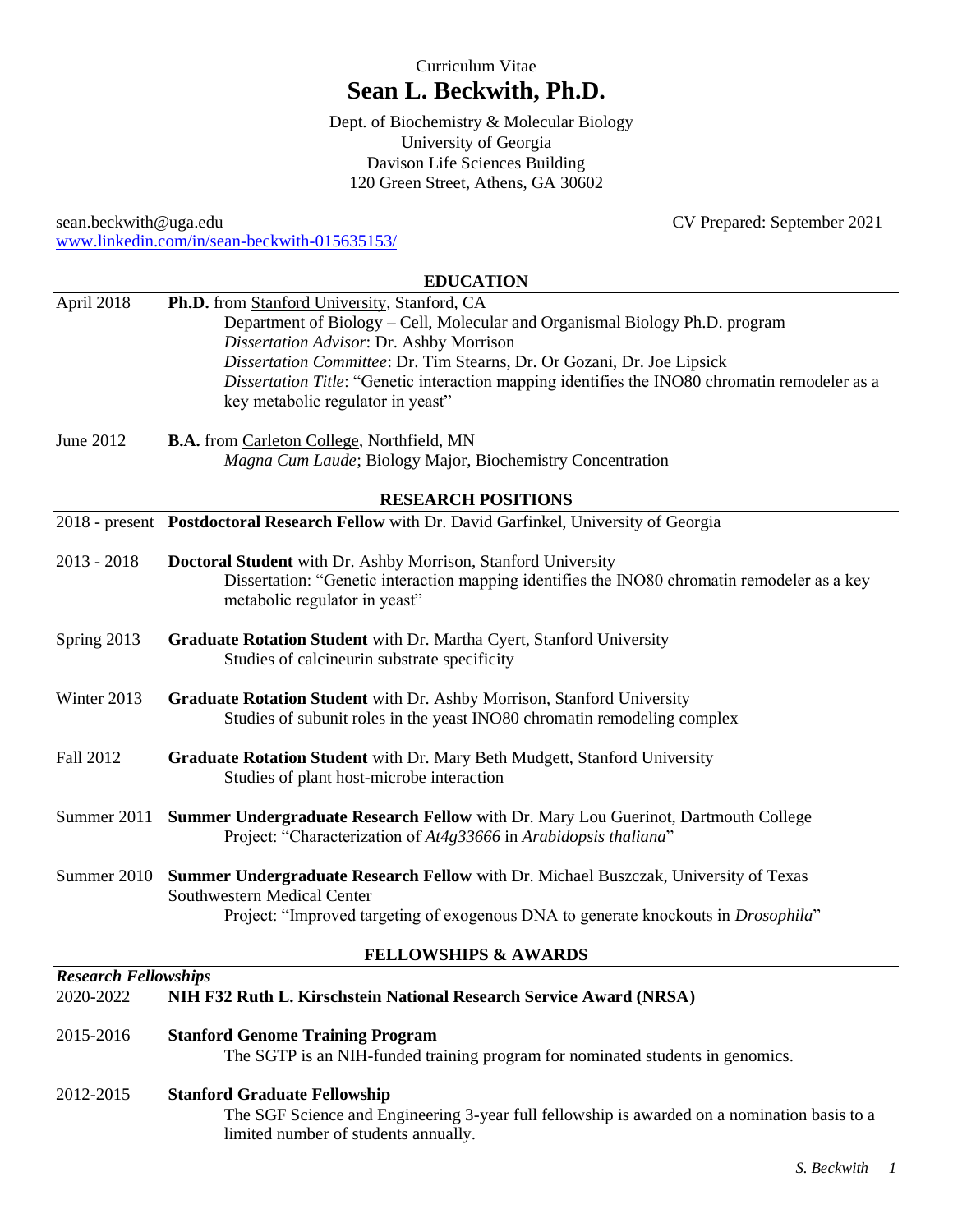| 2014                     | National Science Foundation Graduate Research Fellowship Program - Honorable Mention.                                                                                                                                                  |
|--------------------------|----------------------------------------------------------------------------------------------------------------------------------------------------------------------------------------------------------------------------------------|
| 2011                     | <b>Summer Undergraduate Research Fellowship, Dartmouth College</b>                                                                                                                                                                     |
| 2010                     | <b>Summer Undergraduate Research Fellowship, University of Texas Southwestern Medical Center</b>                                                                                                                                       |
| <b>Teaching Awards</b>   |                                                                                                                                                                                                                                        |
| 2015                     | <b>Excellence in Teaching Award</b> – Stanford Biosciences, Stanford University<br>Awarded to two students annually "whose teaching distinguishes them as valued contributors to<br>the School of Medicine and Biosciences community". |
| 2014                     | <b>Excellence in Teaching Award</b> – Department of Biology, Stanford University<br>Awarded to top 20% Teaching Assistants in department each year. Award received for teaching<br><b>Bio 44X.</b>                                     |
| 2013                     | <b>Excellence in Teaching Award – Department of Biology, Stanford University</b><br>Awarded to top 20% Teaching Assistants in department each year. Award received for teaching<br>Bio 44X.                                            |
| <b>Additional Awards</b> |                                                                                                                                                                                                                                        |
| 2021                     | <b>Professional Development Support Fund Award – Postdoctoral Association, UGA</b><br>Awarded for presentation at CSHL Transposable Element Meeting, Oct 2020.                                                                         |

# **PUBLICATIONS**

### *ORCID: 0000-0001-6559-1030*

Cottee M<sup>#</sup>, **Beckwith S**<sup>#</sup>, Letham S, Kim S, Young G, Stoye J, Garfinkel D, Taylor A. Structure of a Ty1 Restriction Factor Reveals the Molecular Basis of Transposition Copy Number Control. *Nature Communications***. 2021**. doi:10.1038/s41467-021-25849-0.

- **Beckwith S**, Schwartz E, Garcia-Nieto P, King A, Gowans G, Wong K, Yao W, Eckley T, Paraschuk A, Peltan E, Lee L, Morrison AJ. The INO80 Chromatin Remodeler Sustains Metabolic Stability by Promoting TOR Signaling and Regulating Histone Acetylation. *PLoS Genetics***. 2018**. doi:10.1371/journal.pgen.1007216.
- Zhou C<sup>#</sup>, Johnson S<sup>#</sup>, Lee L, Longhurst A, Beckwith S, Johnson M, Morrison A, and Narlikar G. The Yeast INO80 Complex Operates as a Tunable DNA Length-Sensitive Switch to Regulate Nucleosome Sliding. *Molecular Cell***. 2018**. doi:10.1016/j.molcel.2018.01.028.
- Yao W<sup>#</sup>, King D<sup>#</sup>, Beckwith S, Gowans G, Yen K, Zhou C, and Morrison AJ. The INO80 Complex Requires the Arp5-Ies6 Subcomplex for Chromatin-Remodeling and Metabolic Regulation. *Molecular and Cellular Biology***. 2016**. doi:10.1128/MCB.00801-15*.*
- Yao W, **Beckwith S**, Zheng T, Young T, Dinh V, Ranjan A, and Morrison AJ. Assembly of the Arp5 Subunit Involved in Distinct INO80 Chromatin-Remodeling Activities. *The Journal of Biological Chemistry***. 2015**. doi:10.1074/jbc.M115.674887.

*# = co-first author*

# **TEACHING & MENTORING EXPERIENCE**

#### *Courses | Instructor of Record*

Winter 2018 BIOL 119: Neurogenetics, San Jose State University Prepared and taught an upper-division undergraduate cellular and molecular neuroscience course.

#### Fall 2016 BIO 296: TA Training in Biology, Stanford University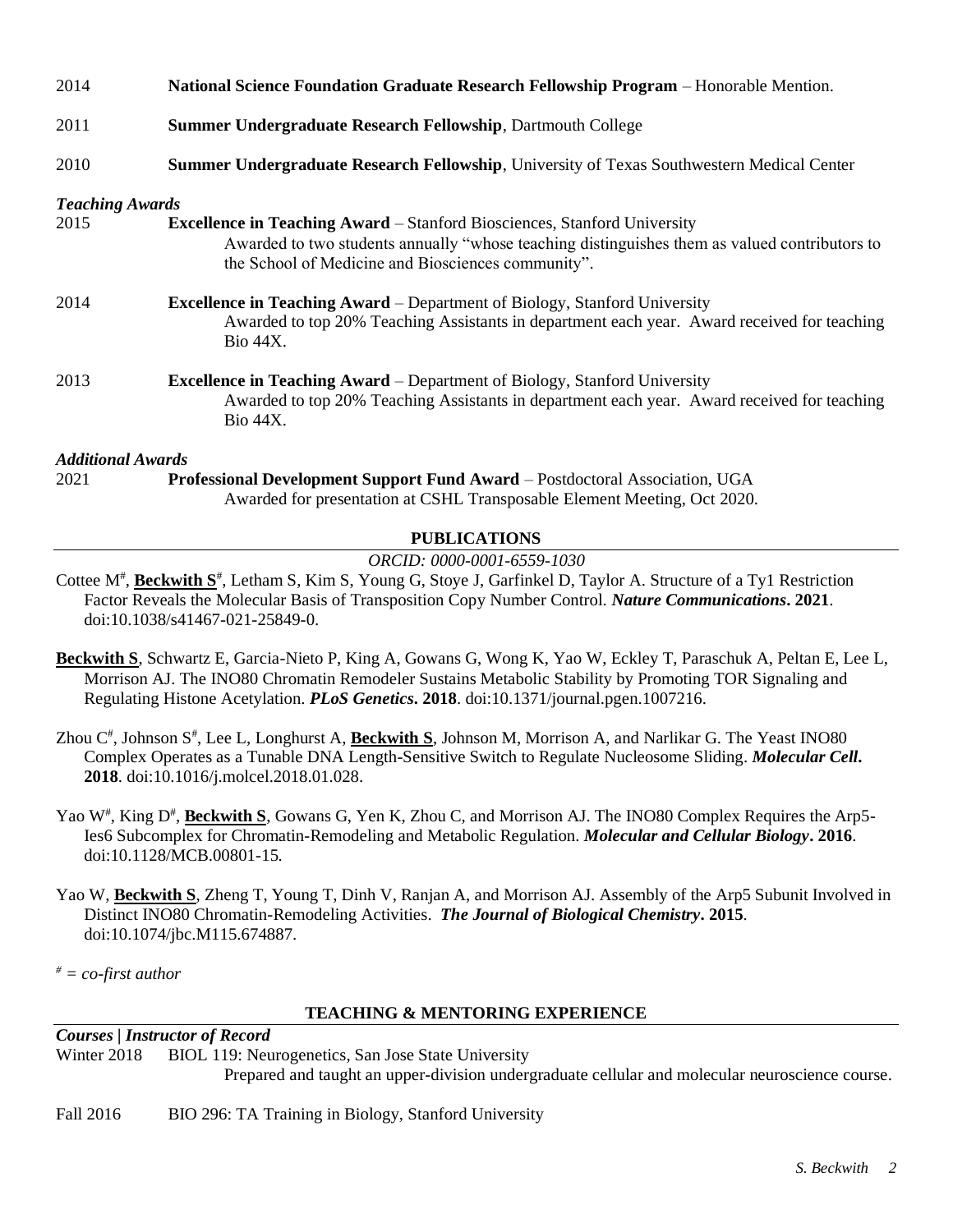Taught curriculum on pedagogical techniques for graduate teaching assistants teaching undergraduate biology courses.

| <b>Courses / Guest Lectures</b>            |                                                                                                                                                                                                                              |
|--------------------------------------------|------------------------------------------------------------------------------------------------------------------------------------------------------------------------------------------------------------------------------|
| Oct 2019                                   | BCMB 3100: Introduction to Biochemistry and Molecular Biology, University of Georgia<br>Prepared and delivered guest lecture on primary literature of metabolic pathways.                                                    |
| April 2017                                 | BIOL 135A: Eukaryotic Cell and Molecular Biology I, San Jose State University<br>Prepared and delivered guest lecture on CRISPR and genome organization.                                                                     |
| Nov 2015                                   | BIO 110/210: Chromatin Regulation of the Genome, Stanford University<br>Prepared and delivered two guest lectures on chromatin structure and current experimental<br>methodologies and led discussion of primary literature. |
| Fall 2015                                  | <b>Courses / Teaching Assistantships</b><br>BIO 168: Explorations in Stem Cell Biology, Stanford University<br>Co-developed curriculum and assessments, responsibilities included grading, office hours.                     |
| Winter 2014                                | BIO 44X: Core Molecular Biology Laboratory, Stanford University<br>Lab instruction of undergraduates, responsibilities included grading, office hours.                                                                       |
| Winter 2013                                | BIO 44X: Core Molecular Biology Laboratory, Stanford University<br>Lab instruction of undergraduates, responsibilities included grading, office hours.                                                                       |
| Fall 2011                                  | BIO 350: Evolution, Carleton College<br>Responsible for grading student assignments.                                                                                                                                         |
| Fall 2010                                  | CS 111: Introduction to Computer Science, Carleton College<br>Responsible for grading student assignments.                                                                                                                   |
| <b>Research Mentorship</b><br>2021-present | Undergraduate Student, UGA                                                                                                                                                                                                   |
| 2019-2021                                  | Research Technician, UGA<br>Work led to authorship on publication in Nature Communications                                                                                                                                   |
| 2019-2020                                  | Undergraduate Student, UGA<br>April 2019: Awarded "Best Undergraduate Poster", Southeastern Regional Yeast Meeting, Atlanta, GA                                                                                              |
| 2015-2017                                  | Undergraduate Student, Stanford<br><b>Supervised Honors Thesis</b>                                                                                                                                                           |
| Fall 2017                                  | Graduate Rotation Student, Stanford                                                                                                                                                                                          |
| Fall 2014                                  | Graduate Rotation Student, Stanford                                                                                                                                                                                          |
| Summer 2014                                | Summer High School Student - Stanford Institutes of Medicine Summer Research Program                                                                                                                                         |
| 2020-2021                                  | <b>Academic &amp; Teaching Mentorship</b><br>Mentor for Peach State Louis Stokes Alliance for Minority Participation                                                                                                         |
| 2016-2017                                  | Chair of Stanford Biology Department TA Mentorship Program                                                                                                                                                                   |
| 2016                                       | Mentor for Stanford Biology Department TA Mentorship Program                                                                                                                                                                 |
| 2013-2016                                  | Mentor for Stanford Biosciences Student Association                                                                                                                                                                          |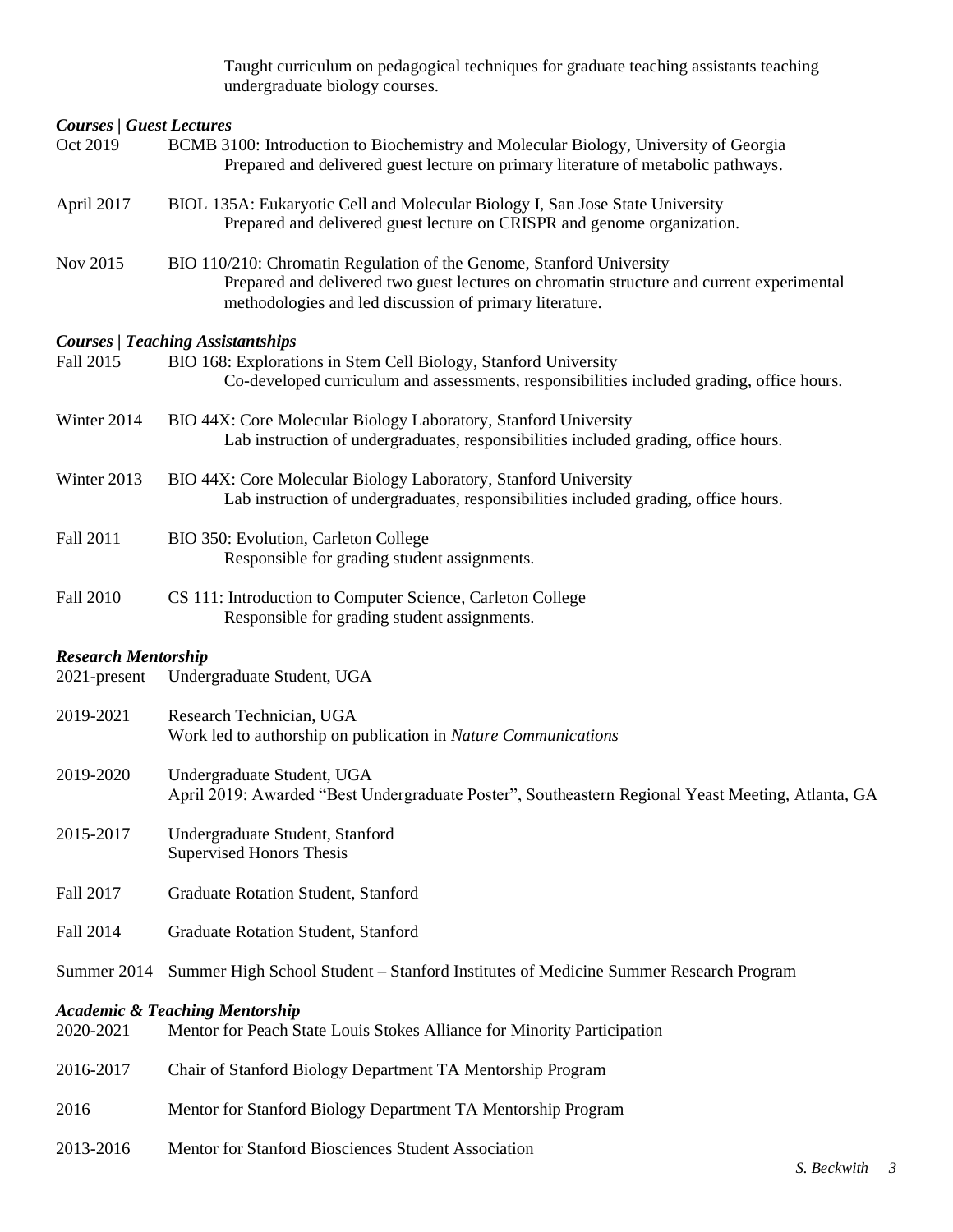| 2014-2015 | Mentor for Stanford Biology Department First Year Mentorship Program |  |  |
|-----------|----------------------------------------------------------------------|--|--|

## *Academic Support*

- 2017 **Preparing Future Professors Fellow**, Faculty mentor at San Jose State University: Dr. Miri VanHoven. Semester-long shadowing program to experience faculty life at partner institution, paired with weekly practicum at Stanford with readings on topics in higher education.
- 2016-2017 **Graduate Teaching Consultant**, Vice Provost for Teaching and Learning, Stanford University Facilitate small group midterm evaluations, provide video consultations, run microteaching sessions, and other services that enhance and enrich the teaching experiences of graduate teaching assistants at Stanford.
- 2016-2017 **Vice Provost for Teaching and Learning Biology Department Liaison**, Stanford University Serve as liaison between the Biology Department graduate teaching community and the Vice Provost for Teaching and Learning at Stanford.
- 2016-2017 **Mentors in Teaching Fellow**, Stanford University Develop skills as an advanced teaching assistant with mentoring role in departmental teaching community.

#### **CONFERENCE PRESENTATIONS**

|            | CONFERENCE I RESENTATIONS                                                                                                                                                                                                                                              |
|------------|------------------------------------------------------------------------------------------------------------------------------------------------------------------------------------------------------------------------------------------------------------------------|
| Aug 2021   | The Mobile Genome: Genetic and Physiological Impacts of Transposable Elements; Virtual, hosted<br>by EMBO. "Structure of a restriction factor of the S. cerevisiae transposon Ty1 reveals the<br>molecular basis of transposition copy number control". Selected talk. |
| April 2021 | Southeastern Regional Yeast Meeting; Virtual, hosted by Vanderbilt University.<br>"Structure of a restriction factor of the S. cerevisiae transposon Ty1 reveals the molecular basis of<br>transposition copy number control". Selected talk.                          |
| Oct 2020   | Cold Spring Harbor Laboratory Meeting on Transposable Elements; Virtual, hosted by CSHL.<br>"Structure-Function Analysis of a Retrotransposon Restriction Factor". Poster.                                                                                             |
| Aug 2019   | Mobile Genetic Elements Conference; Woods Hole, MA.<br>"Structure-Function Analysis of a Retrotransposon Restriction Factor". Poster.                                                                                                                                  |
| Mar 2017   | Stanford Chromosome Dynamics and Genome Maintenance Symposium; Stanford, CA.<br>"Genetic dissection of the role of INO80 family chromatin remodelers in epigenetic and<br>metabolic maintenance in S. cerevisiae". Poster.                                             |
| May 2016   | Gordon Research Conference: Chromatin Structure and Function; Les Diablerets, Switzerland.<br>"The Arp5-Ies6 module is required for INO80 chromatin remodeling and metabolic regulation."<br>Poster.                                                                   |
| April 2016 | NHGRI Research Training and Career Development Annual Meeting; Bethesda, MD.<br>"A novel mode of chromatin regulation by the INO80 chromatin remodeling complex". Poster.                                                                                              |
| Sept 2014  | <b>Stanford Department of Biology Annual Retreat; Santa Cruz, CA.</b><br>"A novel role for a subunit module of the INO80 chromatin remodeling complex". Poster.                                                                                                        |
| Sept 2013  | <b>Stanford Department of Biology Annual Retreat; Monterey, CA.</b><br>"INO80-mediated chromatin remodeling is modulated by the Arp5-Ies6 subcomplex in S.<br><i>cerevisiae</i> ". Poster.                                                                             |

Oct 2011 **Sigma Xi Math and Science Poster Session**; Carleton College, Northfield, MN.